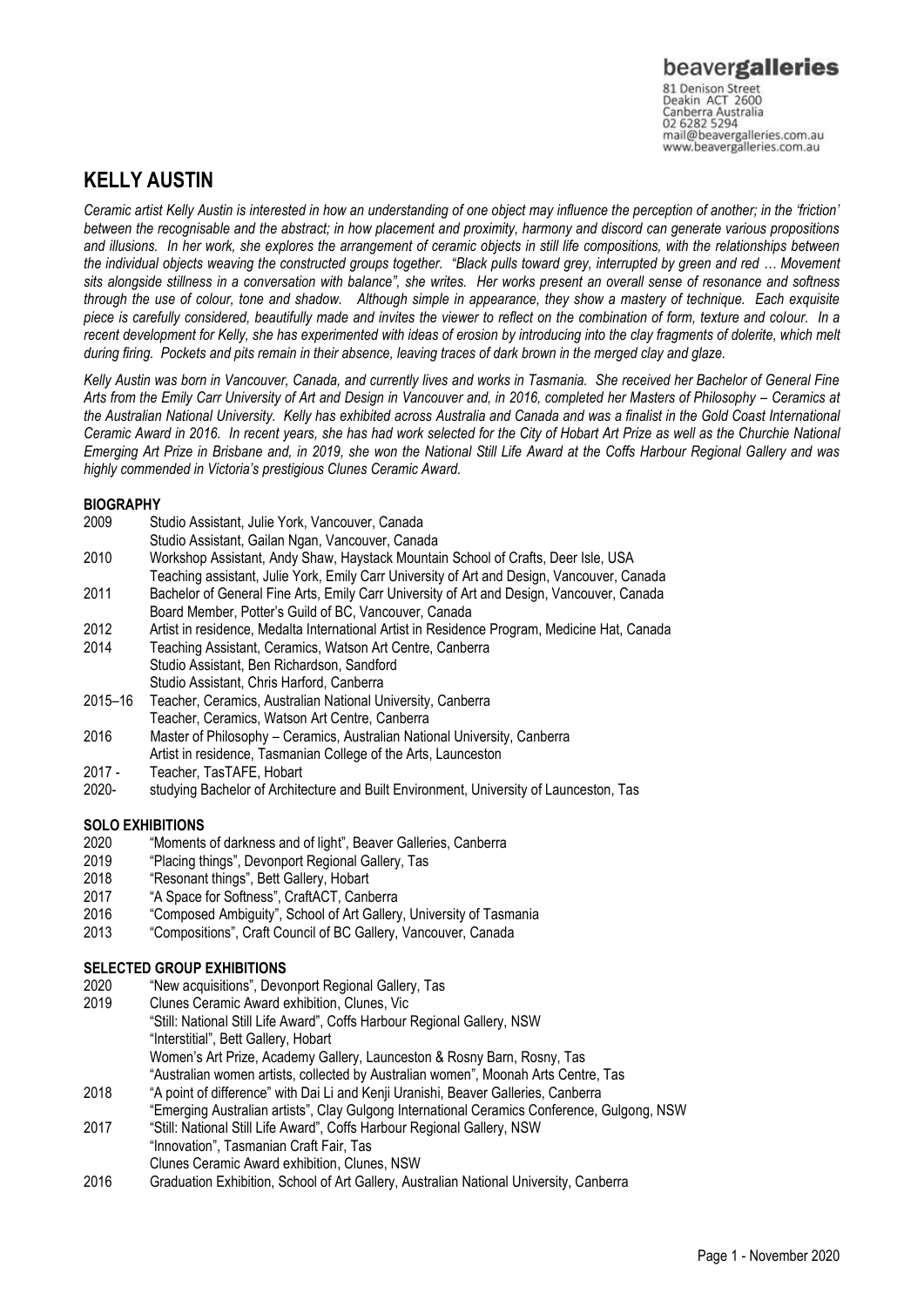**beavergalleries**<br> **81 Denison Street**<br>
Deakin ACT 2600<br>
Canberra Australia<br>
02 6282 5294<br>
mail@beavergalleries.com.au<br>
www.beavergalleries.com.au

|              | BC Creative Achievement Award, BC Craft Council Gallery, YVR, Richmond, Canada<br>"Handpicked Handmade, Gallery KLEI, Sydney<br>30 <sup>th</sup> International Gold Coast Ceramic Award, The Arts Centre, Gold Coast, Qld<br>"Throw open the doors", Memorial Hall, Gulgong, NSW |
|--------------|----------------------------------------------------------------------------------------------------------------------------------------------------------------------------------------------------------------------------------------------------------------------------------|
| 2015         | "The Tandem Project", Gaffa Gallery, Sydney<br>Members Exhibition, Canberra Potter's Society, Watson Art Centre, Canberra                                                                                                                                                        |
|              | "Mud, Hands, Fire", School of Art Gallery, Australian National University, Canberra<br>Hobart Art Prize Exhibition, Tasmanian Museum and Art Gallery, Hobart                                                                                                                     |
|              | Clunes Ceramic Award Exhibition, Union Bank Arts Centre, Clunes, VIC                                                                                                                                                                                                             |
|              | "Practice", School of Art Gallery, Australian National University, Canberra<br>"Surrounds", Watson Art Centre, Canberra                                                                                                                                                          |
|              | "Protean", Nishi Gallery, Canberra                                                                                                                                                                                                                                               |
|              | Student and Teacher Exhibition, Watson Art Centre, Canberra<br>"Emerging Contemporaries", Craft ACT, Canberra                                                                                                                                                                    |
|              | The Mud Factory, Art Not Apart Festival, Canberra                                                                                                                                                                                                                                |
| 2014         | Port Hacking National Pottery Exhibition, Hazelhurst Regional Gallery, Gymea, NSW                                                                                                                                                                                                |
|              | "Modern Market", Design Canberra Festival, Canberra                                                                                                                                                                                                                              |
|              | Member's Exhibition, Watson Art Centre, Canberra<br>"Random", School of Art Gallery (foyer), Australian National University, Canberra                                                                                                                                            |
| 2013         | "A show of Ceramics", Walrus, Vancouver, Canada                                                                                                                                                                                                                                  |
|              | "Coming up next", Alberta Craft Council, Edmonton, Canada                                                                                                                                                                                                                        |
| 2012<br>2011 | "Pots, Pots, Pots", Gallery of BC Ceramics, Vancouver, Canada                                                                                                                                                                                                                    |
|              | Student scholarship Recipients, Circle Craft, Vancouver, Canada<br>"New Design BC", Cutty Contemporary Art Gallery, Vancouver, Canada                                                                                                                                            |
|              | "Celebrate the Bowl", Gallery of BC Ceramics, Vancouver, Canada                                                                                                                                                                                                                  |
|              | Emily Carr University Award Winners, Windsor Gallery, Vancouver, Canada                                                                                                                                                                                                          |
|              | "First Serve", Gallery of BC Ceramics, Vancouver, Canada                                                                                                                                                                                                                         |
|              | Graduation show, Emily Carr University of Art and Design, Vancouver, Canada<br>"Please do not touch", Concourse Gallery, Vancouver, Canada                                                                                                                                       |
| 2010         | Moving through the Image, Concourse Gallery, Vancouver, Canada                                                                                                                                                                                                                   |
| 2009         | "The Green Life", Concourse Gallery, Vancouver, Canada                                                                                                                                                                                                                           |
|              | "The Portrait Show", The Brow Gallery, Vancouver, Canada                                                                                                                                                                                                                         |
| 2008         | "Leaf", Canvas Gallery, Vancouver, Canada<br>"This is green", Concourse Gallery, Vancouver, Canada                                                                                                                                                                               |
|              |                                                                                                                                                                                                                                                                                  |
| 2019         | <b>AWARDS / COMMISSIONS</b><br>Winner, "Still: National Still Life Award", Coffs Harbour Regional Gallery, NSW                                                                                                                                                                   |
|              | High commendation, Clunes Ceramic Award Exhibition, Clunes, NSW                                                                                                                                                                                                                  |
| 2018         | Highly commended, North Queensland Ceramic Awards, Townsville, Qld                                                                                                                                                                                                               |
| 2016         | Finalist, Contemporary Art Awards, Brisbane                                                                                                                                                                                                                                      |
|              | Out of Round Funding, Arts ACT, Canberra                                                                                                                                                                                                                                         |
|              | EASS Patrons of HDR Award, ANU School of Art, Canberra<br>Award of Excellence, Handpicked Handmade, Gallery KLEI, Sydney                                                                                                                                                         |
| 2015         | McGrath Emerging Artist Award, CAPO, Canberra                                                                                                                                                                                                                                    |
|              | Keane Ceramics Tertiary Student Award, Canberra Potter's Society, Canberra                                                                                                                                                                                                       |
|              | Carter Wosk BC Creative Achievement Award, BC Achievement Foundation, Canada                                                                                                                                                                                                     |
| 2014         | Senior Student Scholarship, BC Arts Council, Canada<br>Finalist, Port Hacking National Pottery Exhibition, Hazelhurst Regional Gallery, Gymea                                                                                                                                    |
| 2011         | Maureen Wright Scholarship, North West Ceramic Foundation, Vancouver, Canada                                                                                                                                                                                                     |
|              | Circle Craft Co-operative Scholarship, Vancouver, Canada                                                                                                                                                                                                                         |
|              | Michael Lax Scholarship, Haystack Mountain School of Crafts, Deer Isle, USA                                                                                                                                                                                                      |
| 2010         | Senior Student Scholarship, BC Arts Council, Canada<br>Mary Beasom Bishop and Francis Sumner Merritt Scholarship, Haystack School, Deer Isle, USA                                                                                                                                |
|              | Jack Harman Memorial Scholarship, Emily Carr University of Art and Design, Vancouver, Canada<br>North West Ceramics Scholarship, Emily Carr University of Art and Design, Vancouver, Canada                                                                                      |

2009 Tamarissa Hoskin Memorial Scholarship, Emily Carr University of Art and Design, Vancouver, Canada John Jordon Memorial Scholarship, Emily Carr University of Art and Design, Vancouver, Canada